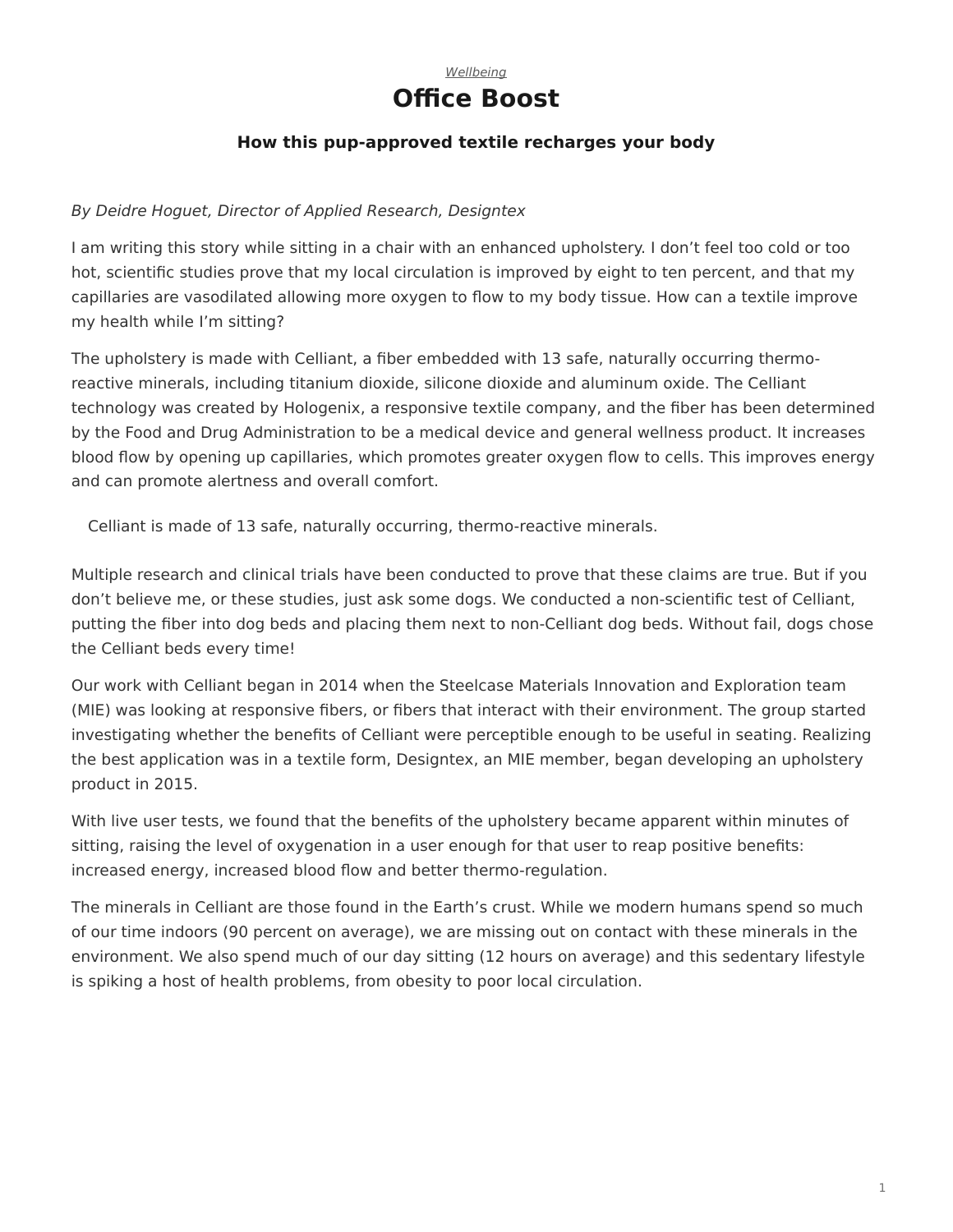What does this all mean? More circulation means more energy, performance and comfort, as well as a more moderate internal body temperature. While sitting on Celliant upholstery, the body is able to increase local circulation, rebuild and recharge, without making changes in your normal work day (though for your health's sake, we still encourage moving around and getting outside).

Most people don't think about upholstery when they're trying to improve the health of those who sit for long periods of time. We explored how responsive textiles could increase local circulation and improve health simply by sitting at your desk. This upholstery addresses wellbeing in general, and the FDA designation as a general wellness product reiterates that point. It's great for people who spend the better part of their day sitting in front of their computers or patients who may be sitting in a treatment area for any length of time.

To achieve the widest application possible, the Designtex R&D team focused on getting Celliant into an upholstery backing, instead of the upholstery itself. That way, we can pair Celliant's benefits with many different aesthetics, including novelty yarns, textures and even coated, faux leather materials, that are applicable for healthcare and many other markets. The durability and aesthetics of the contract fabric is not sacrificed, and we're able to offer the widest variety of materials.

Celliant fibers emit infrared energy, which is a normal, safe wavelength, often found in sports recovery settings and infrared health saunas. It's known to pass through walls, just as heat or sound might transfer from one room to another. We developed and tested many iterations of nonwoven backing formulation to ensure enough minerals were present and evenly distributed to pass through even thickpile fabrics and coated textiles to reach the user.

Maybe it's time to do a test in your office. If workers are given a choice between a Celliant or a non-Celliant chair, which will they choose?

| +About Steelcase |  |
|------------------|--|
| +Customer Care   |  |
| +Legal Notices   |  |
| +Connect With Us |  |
| +Contact Us      |  |
| <b>Stockcook</b> |  |
|                  |  |